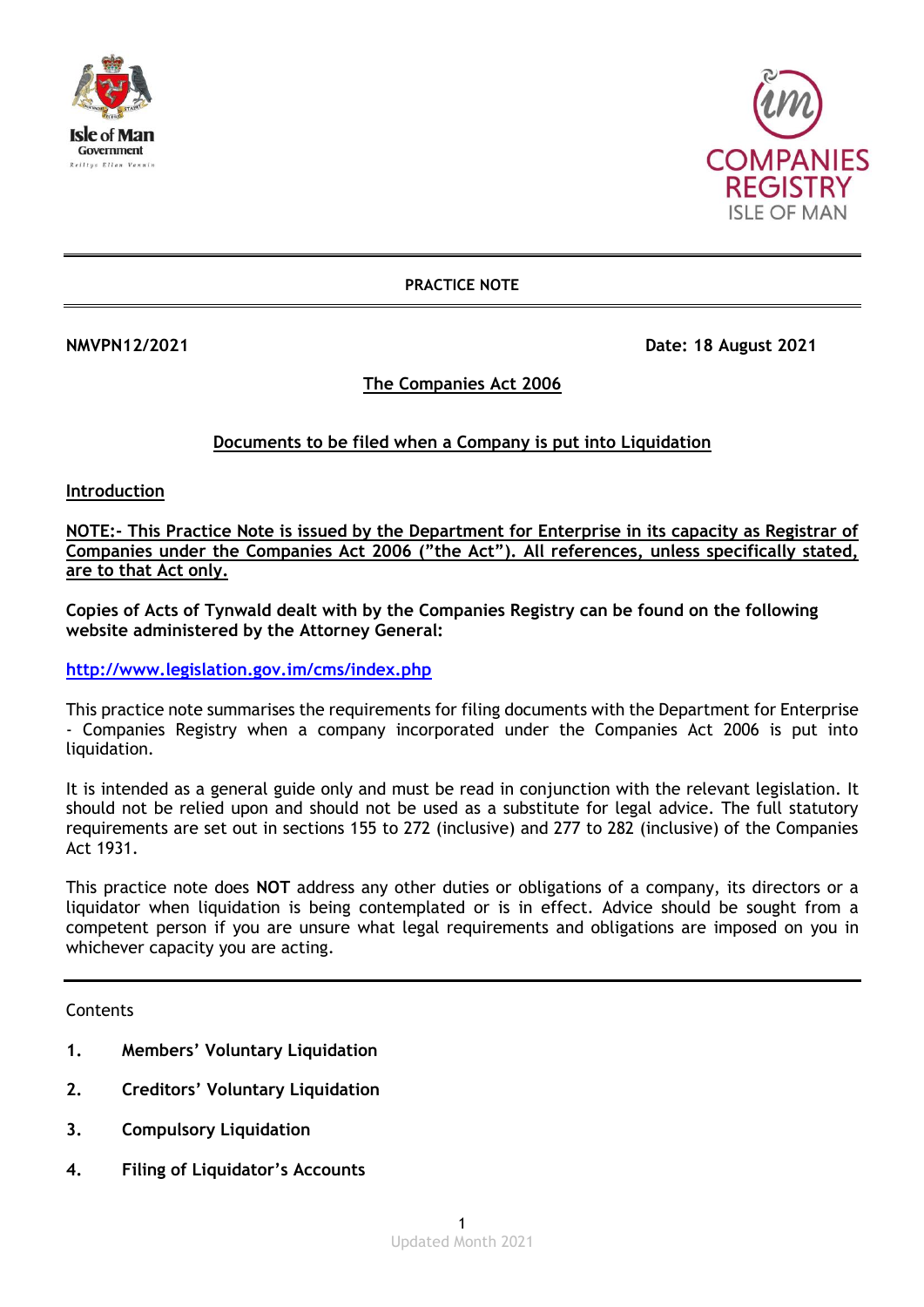## **5. Dissolution**

# **6. Further Information**

**It is important that any liquidation document be filed as soon as possible. The Companies Registry carries out certain duties based upon the documents filed in its possession and may take action to strike a company off the register for failure to file its annual return if documents indicating that it has gone into liquidation have not been filed.**

## **1. Members' Voluntary Liquidation**

- 1.1 A Declaration of Solvency (Form IM39B) must be made by all the directors of the company, or, if there are more than two directors, a majority of the directors, and filed at the Companies Registry before the winding up begins.
- 1.2 **The Declaration must be made and filed before notices are sent out for the meeting at which it is intended to pass a resolution to wind up the company but also not more than six weeks before the passing of that resolution. The declaration is invalid if it does not comply with both of these conditions and if this happens the liquidation will be treated as a creditors winding up.**
- 1.3 The company must pass a resolution for voluntary winding up. An original or a copy of that resolution signed, or certified a true copy by either the chairman of the meeting or an officer of the company must be filed at the Companies Registry. There is a filing period of one month after its passing. Failure to submit the resolution within that period will result in late filing fees being levied.
- 1.4 The liquidator is required to give notice of his appointment (Form IM39C) to the Companies Registry within twenty-one days. Failure to submit the notice within that period will result in late filing fees being levied.
- 1.5 The late filing fee is calculated as follows:-

Length of delay, measured from when the document is due

| 1 month and one day to 3 months | £100 |
|---------------------------------|------|
| More than 3 months and one day  | £250 |

# **2. Creditors' Voluntary Liquidation**

- 2.1 The company must pass a resolution for voluntary winding up. An original or a copy of that resolution signed, or certified a true copy by either the chairman of the meeting or an officer of the company must be filed at the Companies Registry. There is a filing period of one month after its passing. Failure to submit the resolution within that period will result in late filing fees being levied.
- 2.2 The liquidator is required to give notice of his appointment (Form IM39D) to the Companies Registry within twenty-one days. Failure to submit the notice within that period will result in late filing fees being levied.
- 2.3 The late filing fee is calculated as follows:-

Length of delay, measured from when the document is due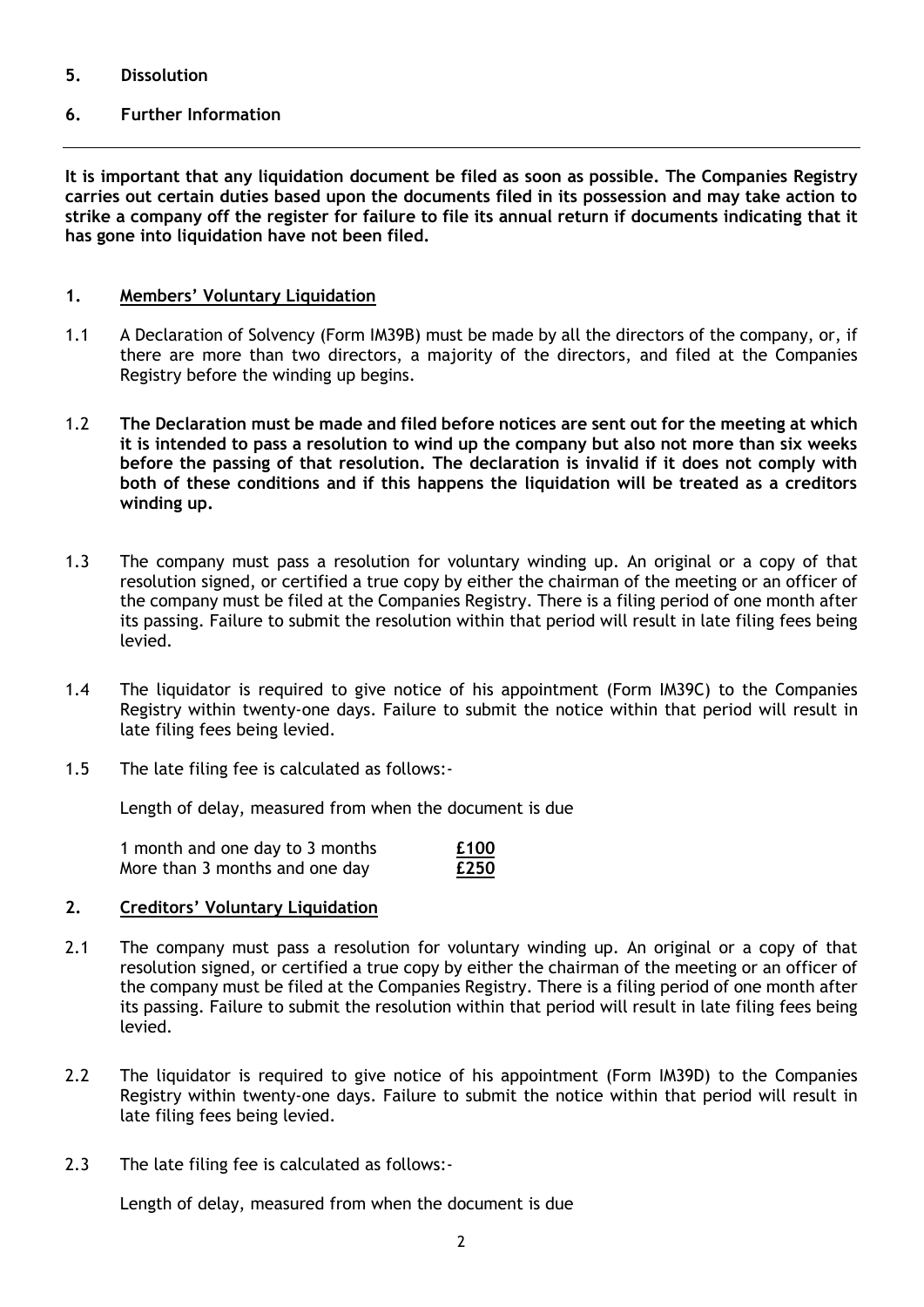1 month and one day to 3 months **£100** More than 3 months and one day **£250**

### **3. Compulsory Liquidation**

- 3.1 When the Court appoints a liquidator provisionally, a provisional liquidator or a liquidator, a certified copy of the relevant Order must be filed with the Companies Registry.
- 3.2 Where a person other than the Official Receiver is appointed as **Liquidator,** notice of his appointment (Form IM39) must be given to the Companies Registry. There is no prescribed filing period for this form, but the liquidator cannot act until he has notified Companies Registry of his appointment.

## **4. Filing of Liquidator's Accounts**

- 4.1 If the company is in liquidation for more than twelve months, the liquidator must complete and file an affidavit and statement of account (Forms IM93 and IM92) for that period. If more than one liquidator has been appointed, then EACH liquidator must complete the affidavit form and have the account marked by the person taking the oath as an exhibit.
- 4.2 Forms IM93 and IM92 are required thereafter for each complete six-month period following the first twelve months of the liquidation.
- 4.3 **Forms IM93 and IM92 are NOT required to be filed when either (a) the liquidation is completed within twelve months or (b) the final winding up meeting is held less than six months after the last complete period.**

#### **5. Dissolution**

5.1 When a voluntary liquidation has been completed, and the final winding-up meeting has been held, the liquidator must complete a return of that meeting and attach to it a copy of the liquidator's accounts approved at that meeting. If it is a members' voluntary liquidation, the return is made on Form IM15A. If it is a creditors' voluntary liquidation, the return is made on Form IM15B. Again, if there are two or more liquidators, each must sign the return.

### 5.2 **The filing period for Form IM15A or IM15B is SEVEN DAYS after the date of the final meeting. Failure to submit the return within that period will result in late filing fees being levied.**

5.3 The late filing fee is calculated as follows:-

Length of delay, measured from when the document is due

| 1 month and one day to 3 months | £100 |
|---------------------------------|------|
| More than 3 months and one day  | £250 |

- 5.4 The company is not formally dissolved until three months after the registration of the Form IM15A or IM15B. The Companies Registry does not automatically give notice to anyone of the fact of dissolution. However, we will confirm the date of dissolution by letter if requested.
- 5.5 If the company is in compulsory liquidation, it is necessary to obtain a Court Order to release the liquidator and have the company formally dissolved. A copy of this Court Order must be filed as soon as possible after it is made so that the public record can be updated.
- 5.6 If it is found necessary to re-appoint the liquidator after the company has been dissolved, an application for the company to be restored must be made to Court within **TWO YEARS** after the dissolution date. A copy of such an Order must be filed within seven days of its making.